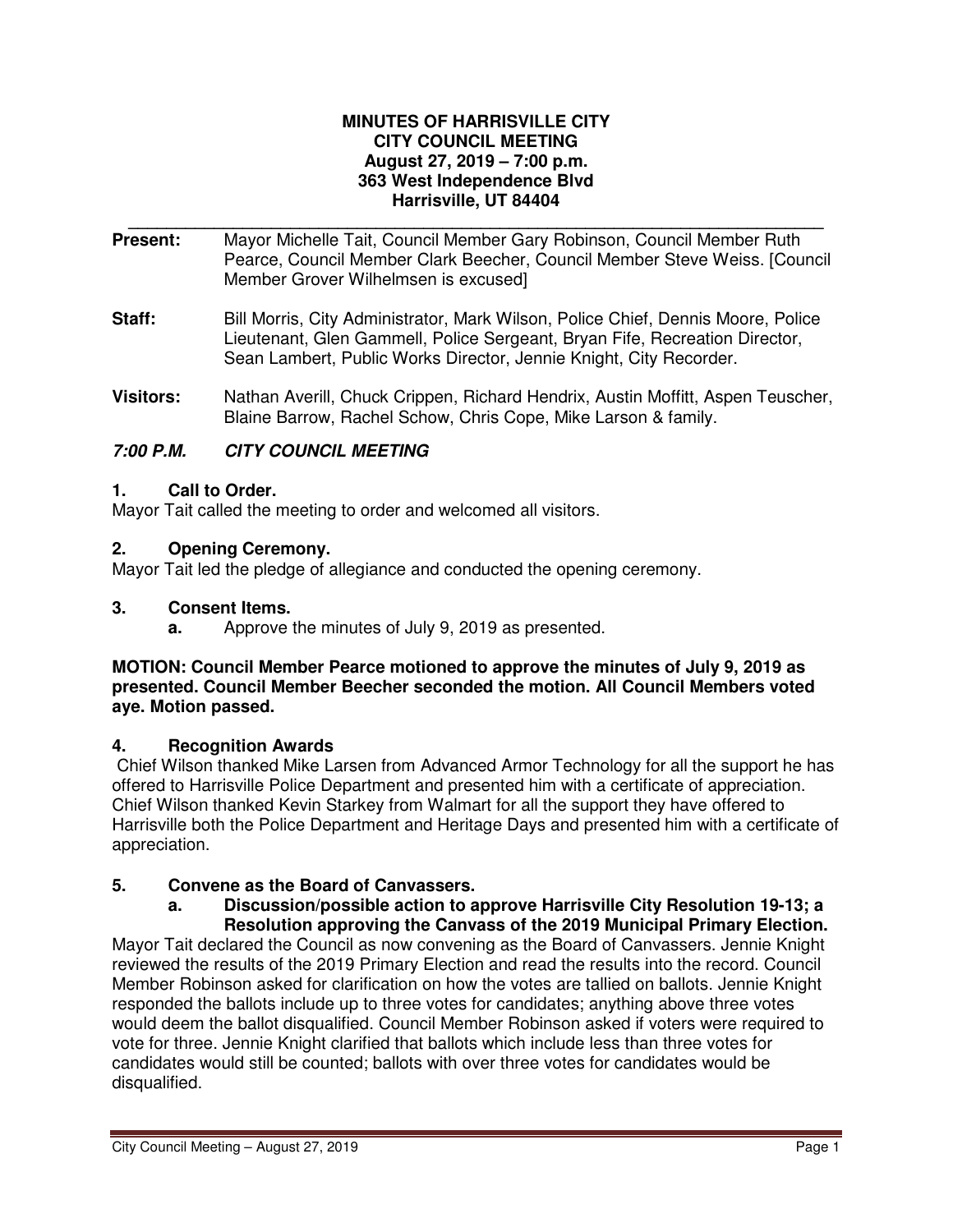**MOTION: Council Member Beecher motioned to approve Harrisville City Resolution 19- 13; a Resolution approving the Canvass of the 2019 Municipal Primary Election. Council Member Robinson seconded the motion. A Roll Call Vote was taken.**

**Council Member Weiss Yes Council Member Beecher Yes Council Member Pearce Yes Council Member Robinson Yes**

**Motion passed 4-0**

# **6. Oath of Office.**

- **a.** Dennis Moore, Harrisville Police Lieutenant
- **b.** Glen Gammell, Harrisville Police Sergeant
- **c.** Randy Hammock, Harrisville Police Officer

Chief Wilson introduced the officers and their new positions and Jackie VanMeeteren, Police Secretary, administered the Oath of Office.

# **7. Business Items.**

**a. Discussion/possible action to grant Final Acceptance for C. Cara Bassett Subdivision.**

Sean Lambert explained this subdivision received conditional acceptance more than one year ago and there are no remaining issues. Sean Lambert described where this subdivision is located and recommended final acceptance.

**MOTION: Council Member Pearce motioned to grant Final Acceptance for C. Cara Bassett Subdivision and release all remaining escrow. Council Member Weiss seconded the motion. All Council Members voted aye. Motion passed.**

# **b. Discussion/possible action to approve surplus items.**

Sean Lambert explained the Public Works Department has several items for surplus. First, a 2007 Dodge 1500 truck which was due to be surplused two years ago and we held on to it for a bit longer. Next, a broadcast spreader for fertilizer; we have purchased a new one and no longer need the old one. Lastly, a three point mower that sits behind the tractor. This is a finish mower and there are issues when used. We have a flail mower that cuts along the roadways that is much better.

### **MOTION: Council Member Weiss motioned to approve surplus items. Council Member Pearce seconded the motion. All Council Members voted aye. Motion passed.**

# **c. Discussion/possible action to approve 2019 Storm Water Projects.**

Sean Lambert explained there are two major storm water projects. One is located on 750 West south of the city property. There is an irrigation canal that is also used for storm water. The current system drains south and he would like to continue to the north as well. The second project is on North Harrisville Road in front of Aloha Auto. He spoke with UDOT to receive permission to drain into the basin in exchange for the city mowing the basin periodically. He would like to bid the 750 West project this winter. There is only one driveway being affected and two additional property owners.

Council Member Robinson asked which property owners will be affected. Blaine Barrow described the properties that will be affected. There are irrigation ditches coming from the north and the south which will both require a culvert so they can serve both purposes. Sean Lambert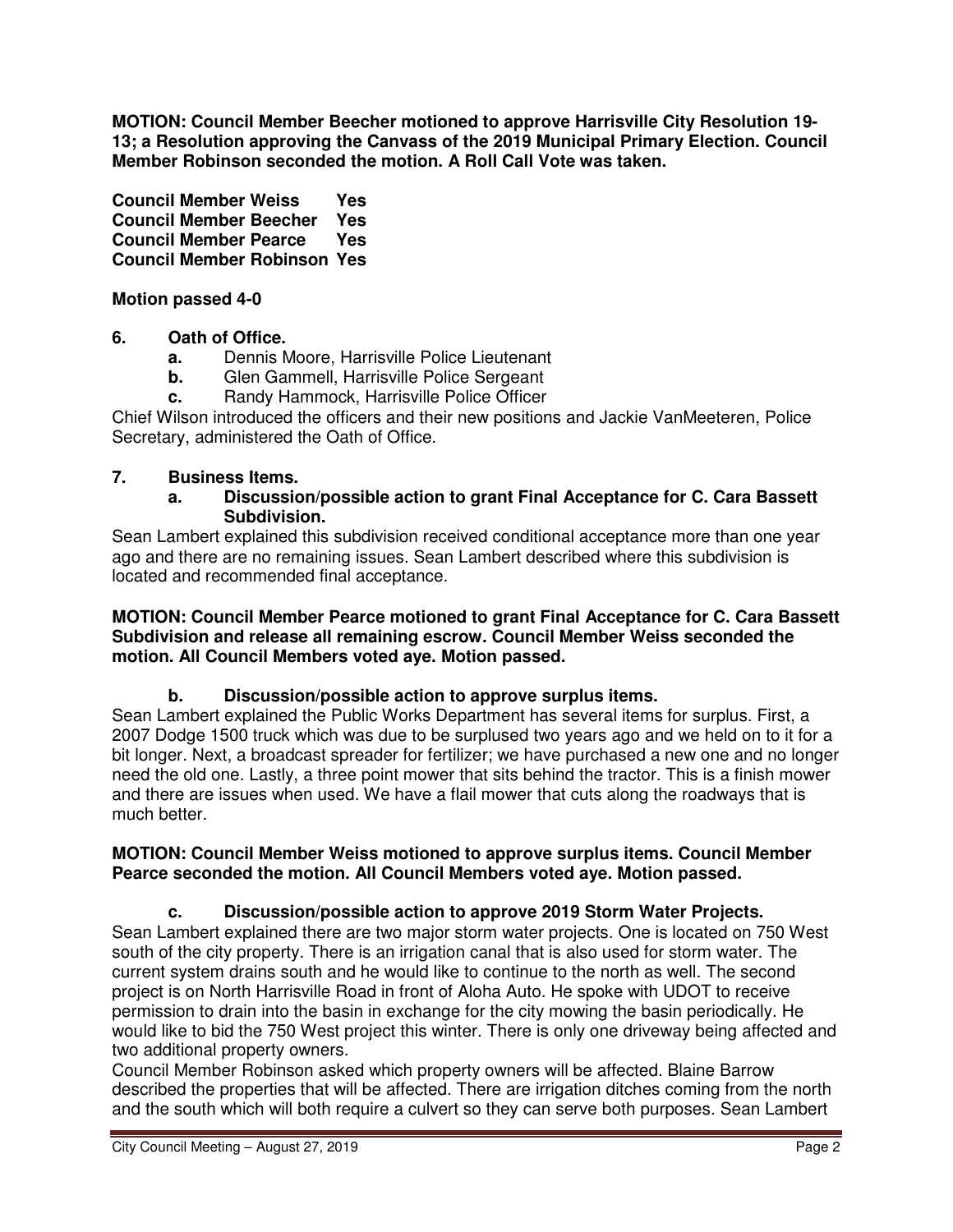clarified the project will only affect three property owners for now. Council Member Beecher asked if there will be problems when storms occur that would cause flooding. Sean Lambert responded there are about a dozen places throughout the city they have to watch during storms.

#### **MOTION: Council Member Weiss motioned to approve 2019 Storm Water Projects. Council Member Pearce seconded the motion. All Council Members voted aye. Motion passed.**

### **d. Discussion/possible action to approve Harrisville Resolution 19-12; Open Railway Crossings.**

Bill Morris explained complaints have increased regarding the railroad crossing on West Harrisville Road. This resolution expresses our support for state legislation to protect open railway crossings. This is causing serious delays in our area. Council Member Robinson asked how they are proposing to address this. Bill Morris said they want to specify trains are not allowed to block tracks for more than fifteen minutes. They would like to collaborate with the United States Department of Transportation and Union Pacific so the railways are not blocked. We are unable to pass an ordinance because we are superseded by federal law. Mayor Tait pointed out this has been happening for years but is getting worse. Bill Morris said they implemented a computer based system that is not considering impact. This will encourage them to take a closer look and make adjustments to the computerized system.

**MOTION: Council Member Beecher motioned to approve Harrisville Resolution 19-12; Open Railway Crossings. Council Member Weiss seconded the motion. A Roll Call Vote was taken.**

| <b>Council Member Weiss</b><br><b>Council Member Beecher</b><br><b>Council Member Pearce</b><br><b>Council Member Robinson</b> | Yes<br>Yes<br>Yes<br>Yes |
|--------------------------------------------------------------------------------------------------------------------------------|--------------------------|
|--------------------------------------------------------------------------------------------------------------------------------|--------------------------|

**Motion passed 4-0.** 

### **e. Discussion/possible action to approve Harrisville Ordinance 502; Inspection and Clean Up.**

Bill Morris explained the state legislators made some changes in 2018. This is an update to our nuisance ordinance.

**MOTION: Council Member Weiss motioned to approve Harrisville Ordinance 502; Inspection and Clean Up. Council Member Pearce seconded the motion. A Roll Call Vote was taken.** 

**Council Member Weiss Yes Council Member Beecher Yes Council Member Pearce Yes Council Member Robinson Abstained from vote** 

# **Motion passed 3-0.**

# **8. Public Comments - (3 minute maximum)**

Blaine Barrow said he was not available to attend the budget discussion earlier in the year. He previously requested some solar speed signs be considered for installation on 750 West and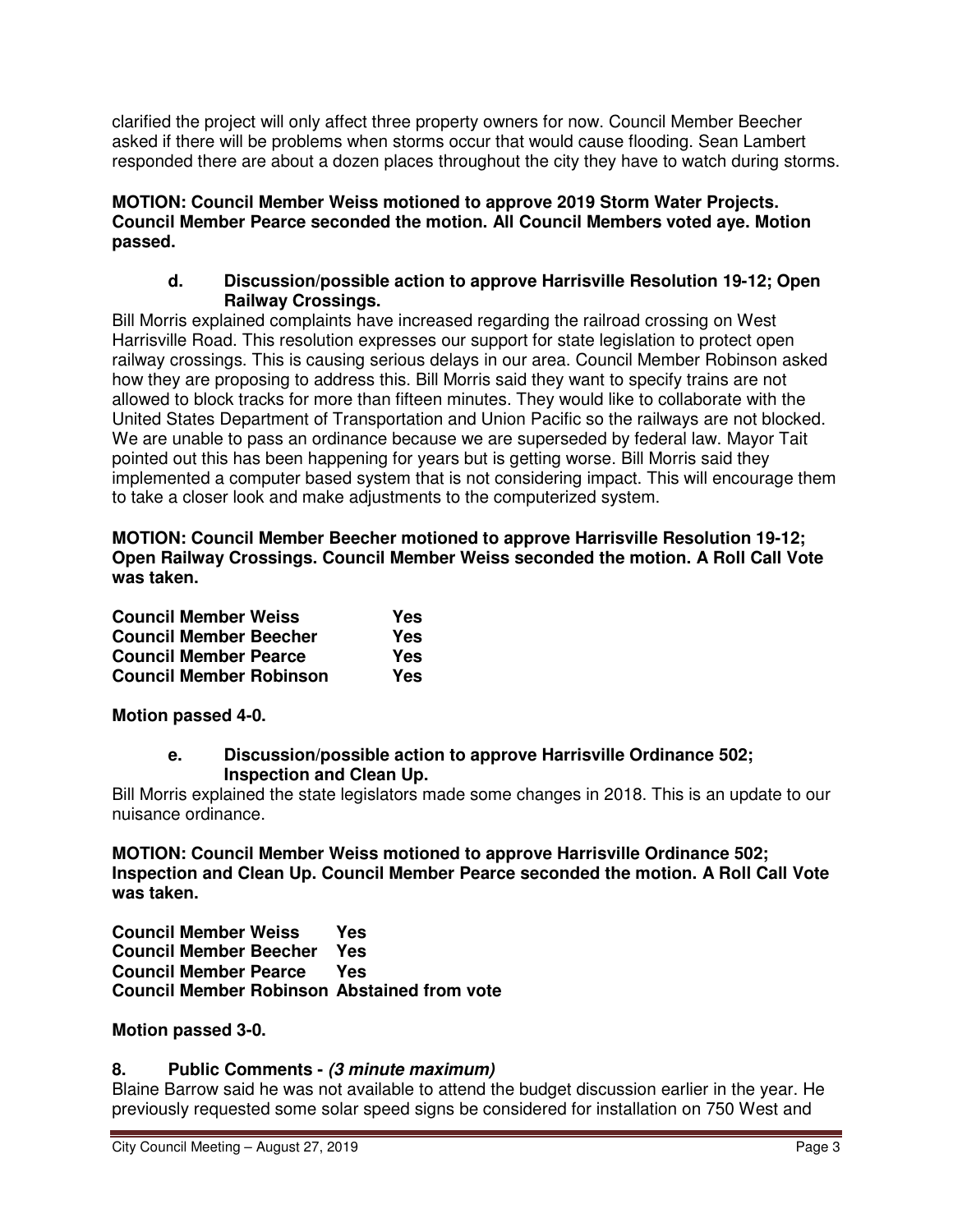asked if these are included in the budget. Council Member Weiss responded the signs have been purchased and will be installed as soon as they are received. Mr. Barrow said he appreciates the work planned for 750 West and he has enjoyed his conversations with Sean Lambert. He asked if a trail committee could be formed to pursue trails over storm drains or installing bike lanes. He asked if funding is available and could be applied for. He asked how many citations have been written on this road. These are not the people living on the street but thoroughfare traffic. People are not following the speed limits and when officers patrol they are pulling people over within five minutes. He appreciates the effort the officers are making but they cannot walk on this road and there are more families there than before.

Rachel Schow lived on a curve at 1027 West 1600 North. There was an accident recently on this curb and she is concerned about the safety of the children who live in the area. There are 17 young children who live in this area; some kids ride bikes in the street. She is concerned with cars driving on the curb and crashing into driveways and requested something be done. She suggested solar speed signs in this area. She does not want to see a child hurt.

# **9. Mayor/Council Follow-Up:**

Mayor Tait thanked staff and the police department for their participation in Heritage Days. She asked Council to mark this on their calendars for next years for attendance.

Council Member Weiss said he used the bowery the other day and is interested in investing in a new sound system. After discussion, it was discovered Council Member Weiss used an older sound system that was previously surplused. Bryan Fife clarified there is a newer system in the bowery storage closet.

Council Member Robinson asked about a fireworks show that took place near a holiday in the city park. Chief Wilson clarified they were told not to have this event, but did it anyway. Mayor Tait said she was aware they held the event without permission.

Council Member Robinson felt the fireworks at Heritage Days started early and he was not impressed with the show. Mayor Tait said the issue with fireworks has been addressed. Bryan Fife informed Council of the increase in cost for fireworks. The cost is currently \$1,500 per minutes. With the current fireworks budget, we are only paying for a seven minute show.

Council Member Pearce expressed her concern with an ordinance that is not being upheld for access between residential and commercial. Bill Morris explained we are in the process of dealing with the General Plan and other important items on the Planning Commission level and in future, this individual will be asked to attend Planning Commission for an interpretation of the ordinance, since he is appealing. This delay is due to the larger issues Planning Commission is currently addressing.

Mayor Tait reminded Council the ULCT Conference is coming up. The deadline has been extended if any other Council Members would like to attend.

**10. CLOSED EXECUTIVE SESSION:** Utah State Code §52-4-205(1)(a): The Council may consider a motion to enter into Closed Executive Session for the purpose of discussion of character, professional competence, or physical or mental health of individual(s).

**MOTION: Council Member Pearce motioned to close the public meeting and enter a Closed Executive Session. Council Member Weiss seconded the motion. A Roll Call Vote was taken.**